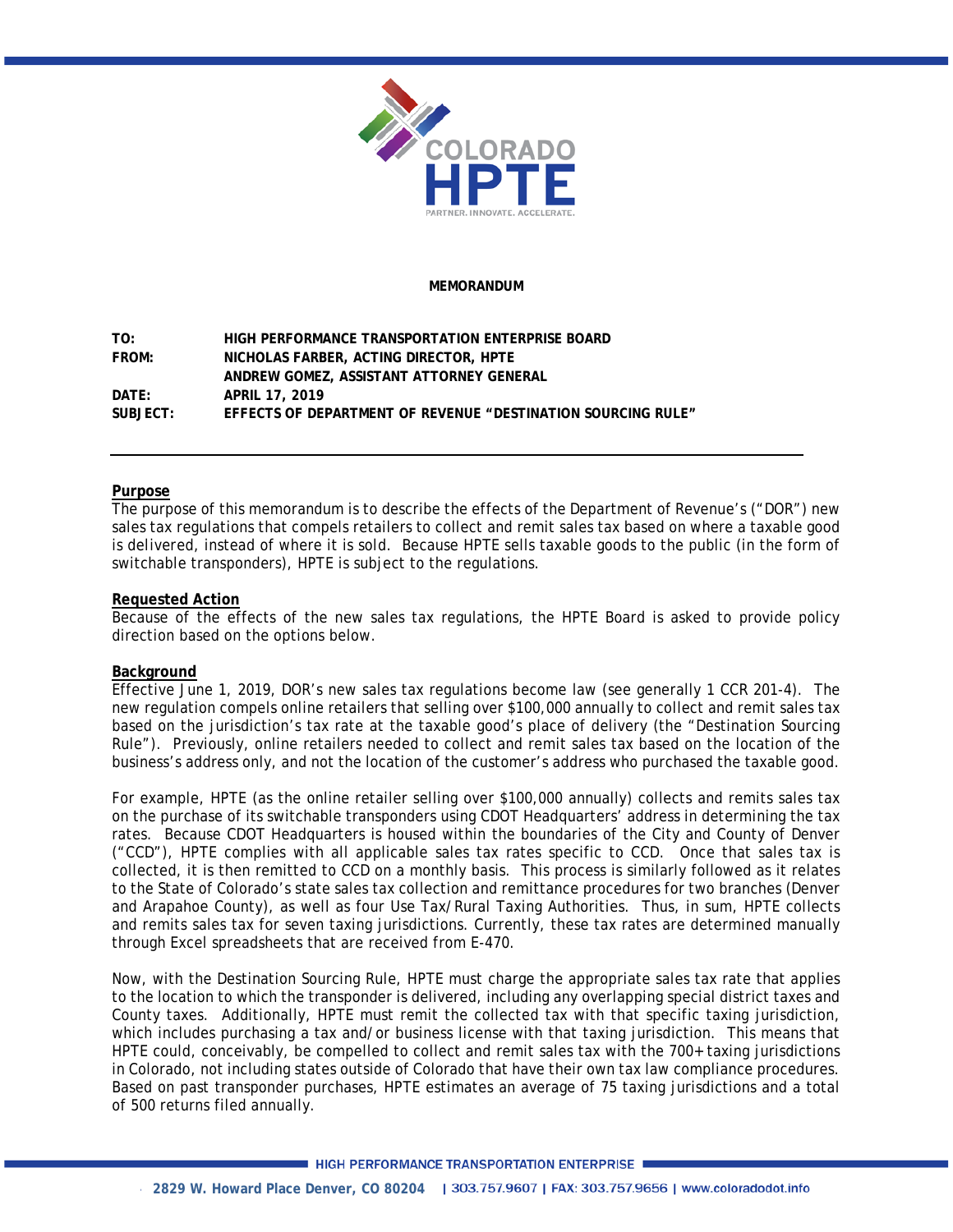# **Overview of Transponder Purchases**

HPTE purchases transponders from Neology for \$10.30 per transponder, which is then sold online to the public for \$15.00. The \$15 per transponder was calculated in 2014 to cover HPTE's sales tax liability and overhead (envelopes and postage). Each month, HPTE averages 4,400 transponders sold to the public, with over \$60,000.00 in sales. The average amount of sales tax remitted per month is \$900.00. E-470 provides an Excel spreadsheet documenting the addresses.

Because of the Destination Sourcing Rule, HPTE has contacted several vendors who specialize in sales tax compliance. Any tax vendor would file and remit on behalf of HPTE. Pricing varies amongst the vendors. Additionally, any changes to the way transponder sales are sold will likely incur added fees from E-470.

# **Policy Considerations / Options**

Given that the Destination Sourcing Rule will likely increase HPTE's cost of doing business, the Board must consider several options:

1. *Do not charge a fee for the transponders*, thereby avoiding any sales tax payments. E-470 has indicated that updating their software to reflect free transponders would cost \$122,150.

2. *Raise the price of the transponders to cover the added cost of calculating and remitting sales tax*. E-470 is still researching if there's a cost associated with this, but has indicated there might be little to no cost for HPTE to implement an increase in the transponder price.

3. *Sell transponders at the CDOT region offices*, thereby making sales tax calculations static. E-470 has indicated that updating their software to reflect sales at region offices would cost \$82,928.

4. *Create a deposit system* whereby customers do not own the transponders and instead place a deposit of \$15 that is to be remitted back to the customer once the transponder is returned to HPTE. Sales tax would still be due once the deposit period has expired. E-470 has indicated that updating their software to reflect a deposit scheme would cost \$291,720.

5. *Keep the cost of transponders at \$15 and take no action*.

# **Decision Matrix**

- 1. **Staff Recommendation**:
	- a. Approve an outside sales tax vendor until a permanent solution is determined. Staff will also research emerging transponder technologies, and will have options to present to the Board in the Fall of this year.
	- b. Implement Option 2: Raise the price of transponders to cover the added costs of calculating and remitting sales tax. The attached Break-Even Cost Analysis shows a range between low sales, where the cost of the transponder would have to be \$18.59 to breakeven, and average sales would be \$17.54 to breakeven. To cover any fluctuations in sales, HPTE staff recommends a transponder sale price of \$18.00.

# **Attachment**

Break-Even Cost Analysis